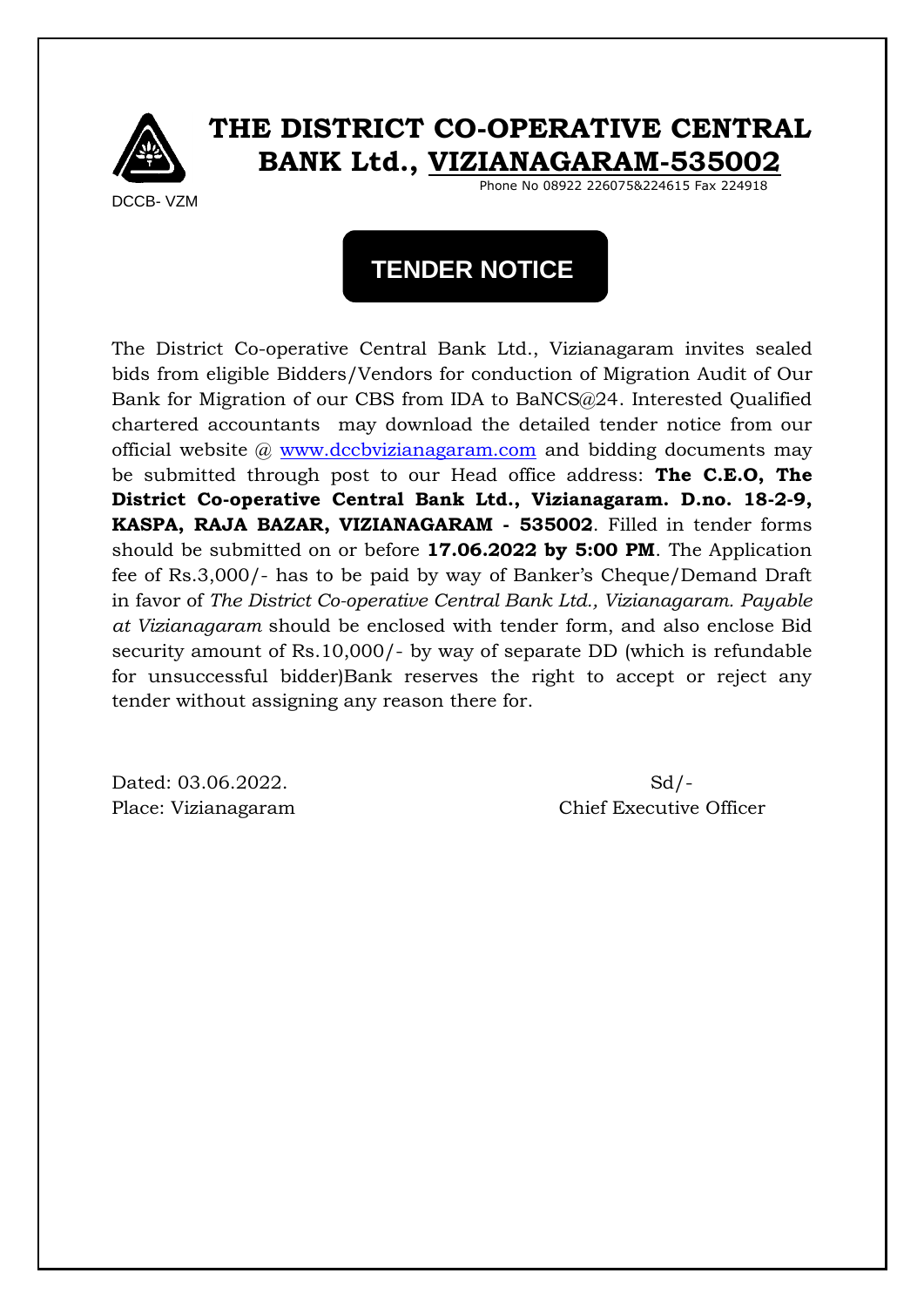

## **THE DISTRICT CO-OPERATIVE CENTRAL BANK Ltd., VIZIANAGARAM-535002**

Phone No 08922 226075&224615 Fax 224918

# **TENDER NOTICE**

The District Co-operative Central Bank Ltd., Vizianagaram invites sealed bids from eligible Bidders/Vendors for conduction of Migration Audit of Our Bank. Interested Qualified chartered accountants may download the detailed tender notice from our official website  $\widehat{a}$ [www.dccbvizianagaram.com](http://www.dccbvizianagaram.com/)

Dated: 03.06.2022. Sd/-

Place: Vizianagaram Chief Executive Officer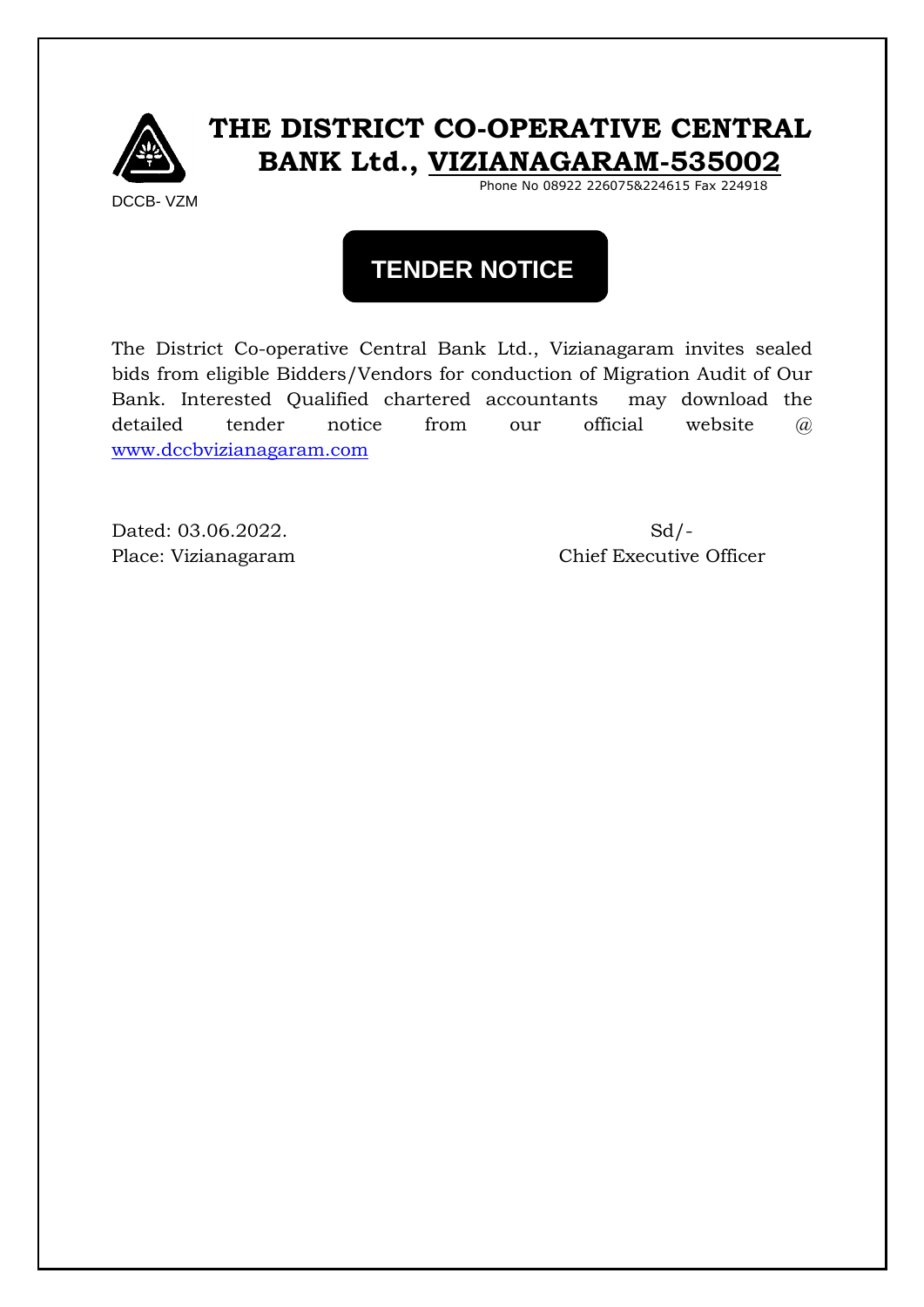

# **THE DISTRICT CO-OPERATIVE CENTRAL BANK LTD. VIZIANAGARAM**

**REQUEST FOR PROPOSAL**

**For Conducting Migration Audit of CBS Intellect Design Arena (IDA) to B@NCS 24 (M/s TCS)**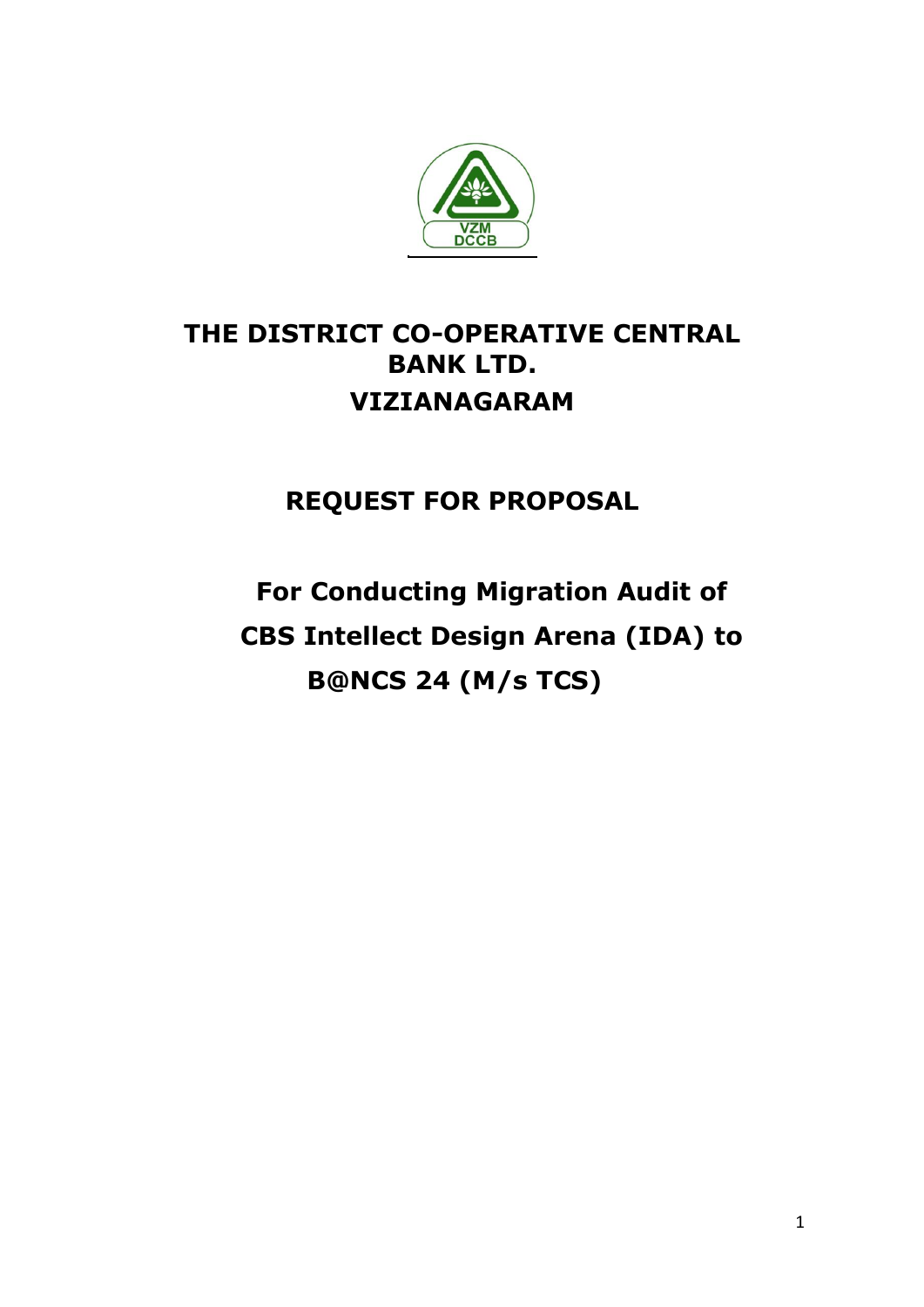### **PART 1: INVITATION TO BID**

The District Cooperative Central Bank Ltd. Vizianagaram (herein after called the "Bank") proposes to engage a professional Audit Agency for conducting Migration Audit of Intellect Design Arena at Head Office to TCS B@NCS 24.

This Request for Proposal (RFP) is to invite proposals from Bidders (Reputed Professional Audit Agency) for conducting Migration Audit of Intellect Design Arena to TCS B@NCS 24.

The bid should be submitted to the office of The Chief Executive Officer 1ST FLOOR, 18-2-9, KASPA, Raja Bazar, Vizianagaram, Andhra Pradesh, 535002.

For queries and clarification regarding the RFP, please feel free to contact us on the below mentioned address or telephone number or e- mail id.

- Please note that all the information desired needs to be provided. Incomplete proposal will be disqualified.
- A non-refundable bid amount/Bid processing fee of Rs.3,000/- to be paid by means of a demand draft/ pay-order favoring "The District Cooperative Central Bank Ltd. Vizianagaram " payable at Vizianagaram.
- Bid Security Amount of Rs.10,000/- also needs to be submitted (separate DD) which will be returned to all the unsuccessful bidders after evaluation. However same will be returned back to the successful bidder after completion of Migration audit and submission of their Audit report.
- Bank reserves the right to change the dates mentioned in the RFP, the changes shall be communicated separately. Bank reserves right to cancel the bid at any point of time/stage without giving any reasons.

| At the below given address                                                                                   |
|--------------------------------------------------------------------------------------------------------------|
|                                                                                                              |
|                                                                                                              |
| At the below given address                                                                                   |
|                                                                                                              |
|                                                                                                              |
| Shall be advised separately.                                                                                 |
| The Chief Executive Officer 1ST FLOOR,<br>18-2-9, KASPA, Raja Bazar, Vizianagaram,<br>Andhra Pradesh, 535002 |
| Email: dccbvzm@gmail.com                                                                                     |
| For Technical queries, contact cell no: 7680979994<br>For General queries, contact cell no:9989773054        |
|                                                                                                              |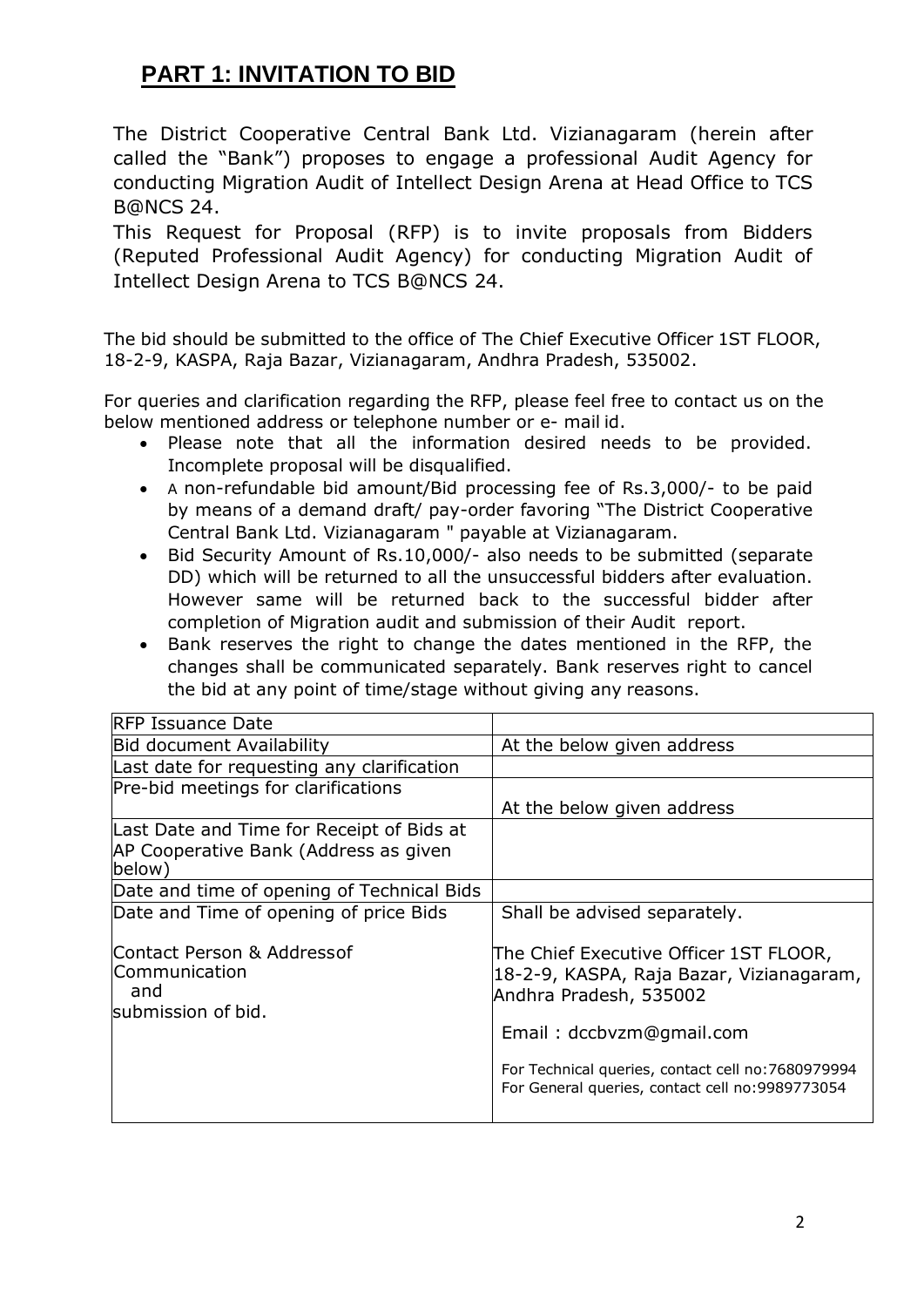### **PART 2: DISCLAIMER**

The information contained in this Request for Proposal (RFP) document or information provided subsequently to bidder(s) or applicants whether verbally or in documentary form by or on behalf of The District Cooperative Central Bank Ltd. Vizianagaram, is provided to the bidder(s) on the terms and conditions set out in this RFP document and all other terms and conditions subject to which such information is provided.

This RFP is neither an agreement nor an offer and is only an invitation by Bank to the interested parties for submission of bids. The purpose of this RFP is to provide the bidder(s) with information to assist the formulation of their proposals. This RFP does not claim to contain all the information each bidder may require. Each bidder should conduct its own investigations and analysis and should check the accuracy, reliability and completeness of the information in this RFP and where necessary obtain independent advice. Bank makes no representation or warranty and shall incur no liability under any law, statute, rules or regulations as to the accuracy, reliability or completeness of this RFP. Bank may in its absolute discretion, but without being under any obligation to do so, update, amend or supplement the information in this RFP.

### **PART 3: INSTRUCTIONS FOR BIDDERS (IFB)**

### **A. Application Migration (ERP, Email, CRM, Web Applications)**:

This involves migration from a legacy application to new-breed applications, from one vendor application to another vendor application or from an application written in an old programming language to a new one.

### **B. Operating System Migration**

OS migration involves migration from one vendor OS to another vendor OS or an upgrade from an old version of OS to another version of the same OS.

### **C. Database Migration**

This includes migrating from one vendor database to another vendor database, from one version of a database e to another version of the same database, or consolidation of different databases into one database.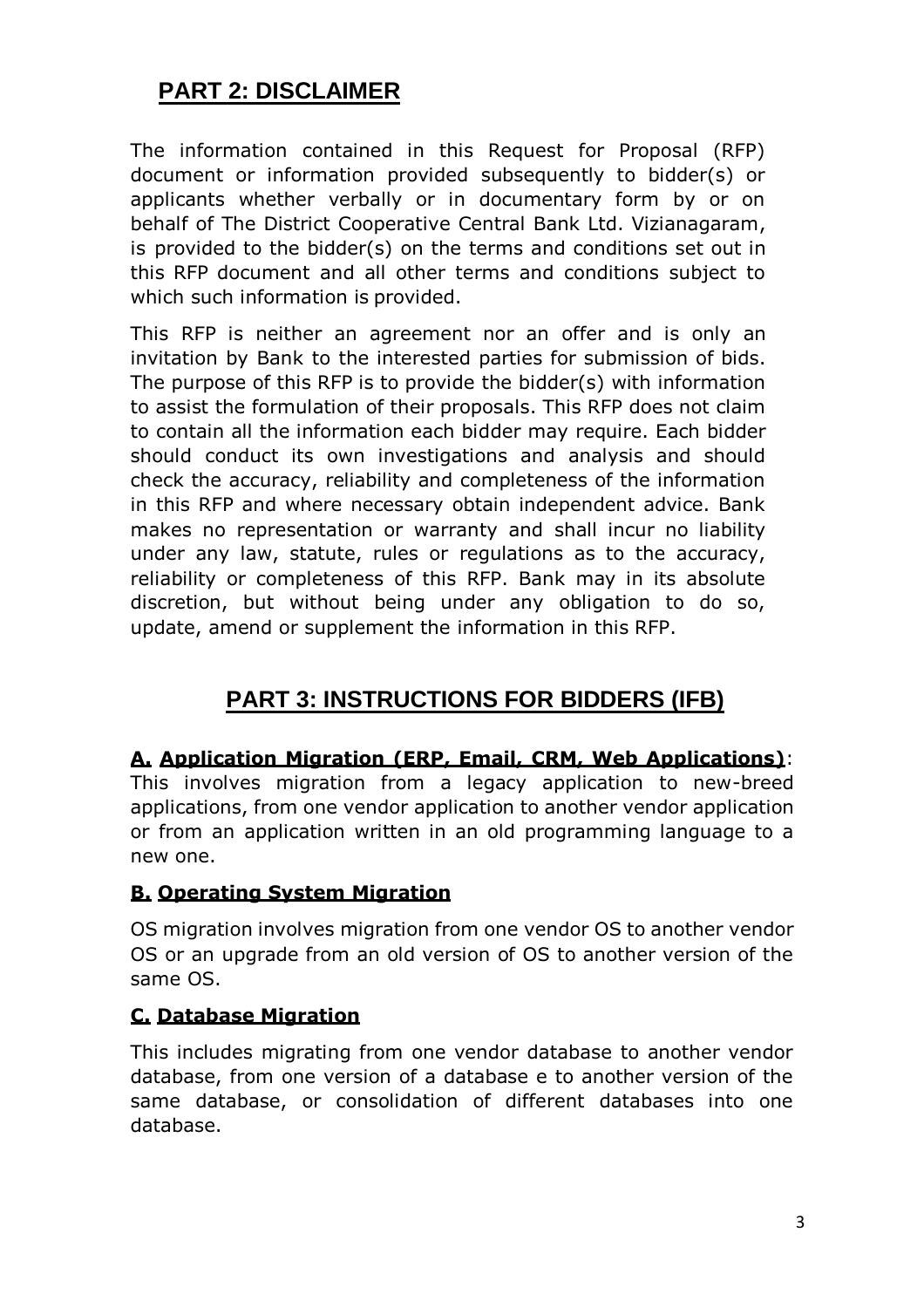### **D. Hardware Migration**

Hardware migration includes migration from one server to another server, consolidation of servers, migration from one storage device to anotherdevice, and migration from one network device to another device.

### **E. Datacentre Migration**

Data centre migration includes migration of existing information processing facilities to third party data centres and consolidation of multiple data centres.

### **F. Service Provider Migration**

With new technologies like SaaS (Software as a Service) and cloud computing, almost all the IT activities can be outsourced. In such a scenario, migrating from in-house IT processing facility to a third party or moving from one third party to another third party can be categorized under service provider migration. This technical guide gives the Auditor an overview of the IS migration lifecycle and the activities to be performed in the pre- and post-migration audits. It also deals with procedures for audit of each type of migration even.

### **Pre-Migration Audit:**

Before the commencement of the actual migration event, the management of the enterprise should carry out a pre-migration audit by qualified IS auditors. A pre-migration audit is warranted in case of large scale migration events such as Data Centre migration or ERP migration. Relatively simpler migration events do not generally require this audit.

The pre-migration audit may involve all or any of the following activities, depending upon the particular migration event.

### **i. Infrastructure review**

Infrastructure review is a must for data centre migration. Before moving the equipment, it is necessary to ensure that the new data centre is completely ready for occupation. It should be complete in all respects with the required infrastructure: power, HVAC (Heating, Ventilating and Air Conditioning) systems, proper electrical and network connectivity. Core infrastructure is the backbone for all applications; its non-availability in the production environment adversely impacts a significant number of operations. It is also essential to carry out final inspections to identify any apparent or likely problems that might crop up after moving into the new location. A walkthrough of the entire program to identify possible barriers to the migration should also be done.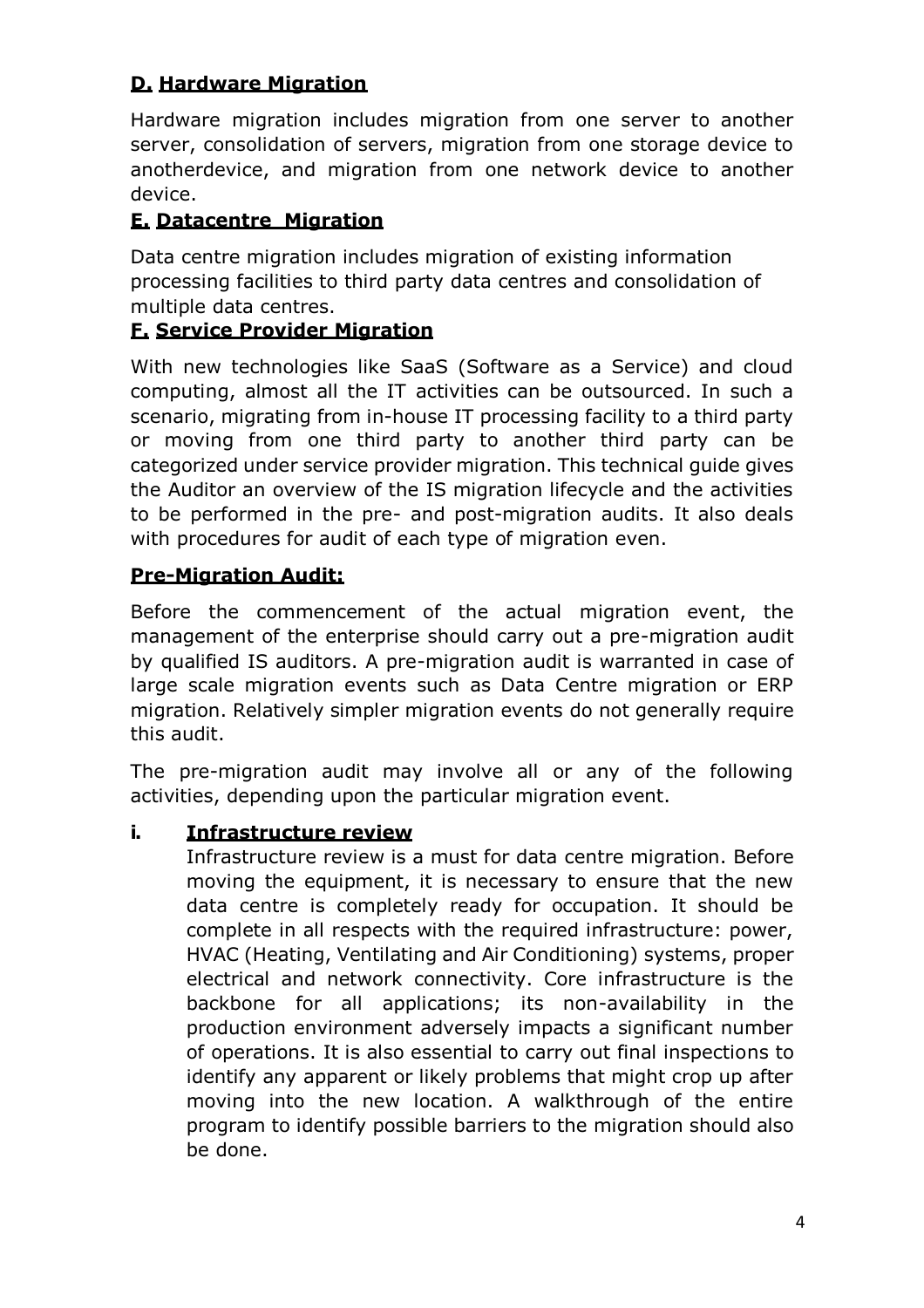### **ii. Audit of Scripts:**

Scripts are used in database migrations and application migrations. These convert the old database structure to a different structure that fits the parameters of the new application or database and may also assist in populating the data into the new databases. The IS auditor should review these scripts before their actual deployment in the course of the migration event. The review can be done by using a black box or a white box approach.

In the black box approach, the scripts are run on a set of old data. The migration results are then compared with the old data set to find out any discrepancies. The IS auditor should ensure that he selects an appropriate sample size. This approach is also used where third party tools are used for migration. In the white box approach, the auditor does a code review of the scripts that are used for the migration activity. For this, the IS auditor should have programming knowledge of the language that has been used to write the scripts.

### **iii. Load / Stress Tests**:

Load tests are used for database migration, hardware migration, and OS migration. Load / stress tests may also be relevant to applications that check whether the programming has been done efficiently. This type of testing is carried out to ensure that hardware is capable of meeting the desired performance levels for a given workload. The factors that should be tested are whether the new IT environment can (a) handle not only the current load requirements but also the projected requirements, (b) handle peak level processing requirements, (c) take in huge individual data sets for processing, and (d) process the most complex programming requirements of the enterprise. Tools are available for conducting load / stress tests on databases and networks. In some cases, manual stress tests will have to be conducted on the test environment. The IS Auditor may perform stress tests or review the results of the load / stress tests done by the migration team to satisfy himself that the capacity and applicability of the new IT environment is up to the mark.

### **iv. Compatibility Checks:**

While choosing new hardware, operating systems, applications or databases, the IT organization should check inter-compatibility and intra-compatibility of the new systems. The following compatibility checks should be done before the migration event:

• New applications should be compatible with the OS and databases

• New database should be compatible with the OS and application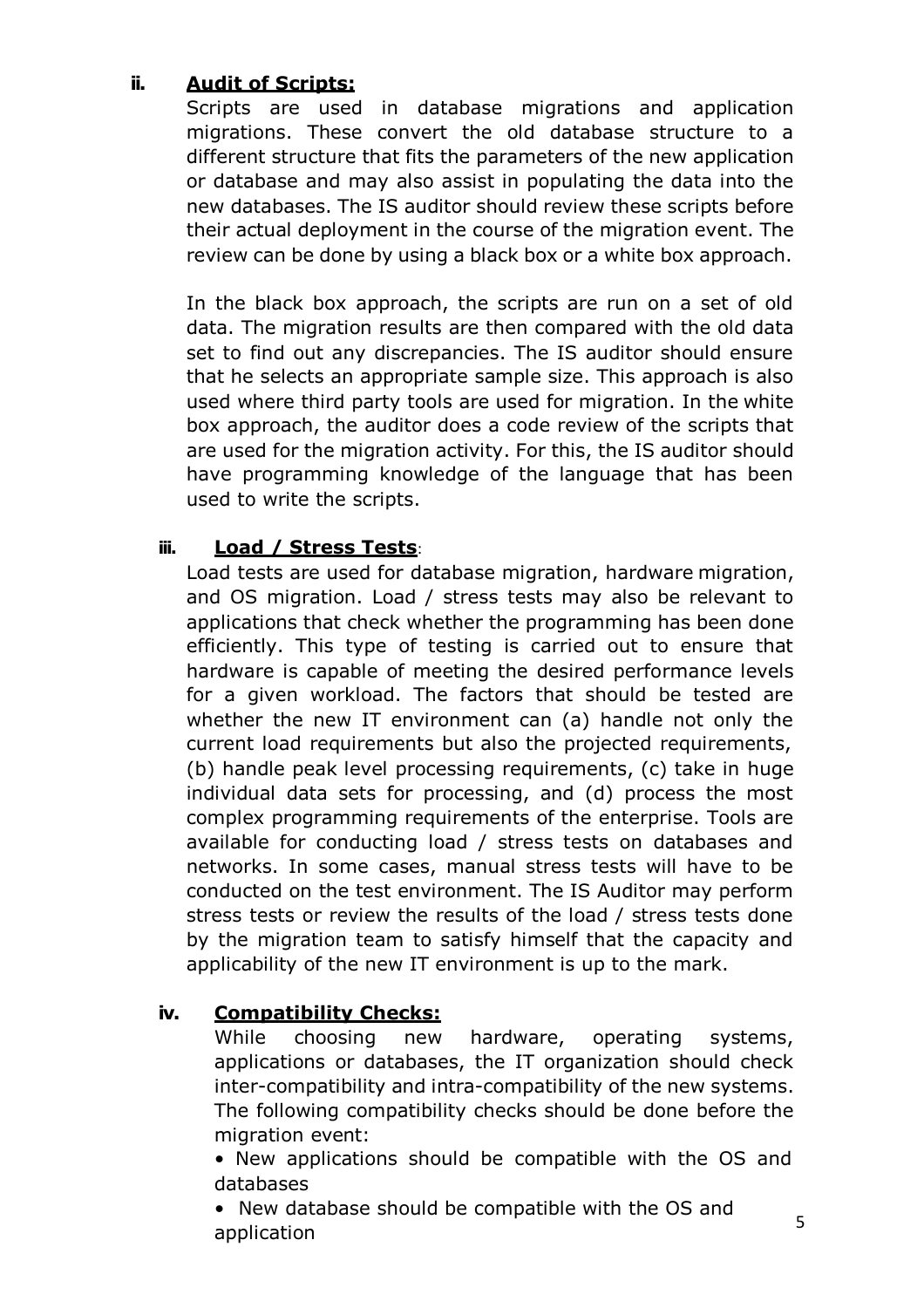• New OS should be compatible with the existing hardware

### **v. Business Continuity Plan Review:**

Any enterprise which plans a migration should conduct a risk assessment of the migration activity:

a. to identify the risks associated with the migration. b. to analyse the business impact in case of delayed or failed migration.

c. to prepare the business continuity / back out plan in case of delayed or failed migration.

Auditor should review the Risk Assessment documents and Business Continuity Plans. BCP should cover a ll possible failure actions and plans to face and mitigate risks arising from such failures.

### Legal compliance and Checks:

Legal compliance and checks are required in the case of data centre migrations. If data centers are located in an overseas location or away from the current location, they should comply with the local laws. In case of application and database migrations, the Auditor should check whether the required licenses have been obtained. If applications are to be certified / tested before implementation by governing bodies, the auditor should check whether pre-implementation audits have been conducted prior to the migration event.

### **Post-Migration Audit:**

It is highly recommended to engage a qualified information systems auditor to conduct a post-migration audit. It should focus on comparing the post-migration results to the original business. The deviations should be identified and measured to determine errors. Feedback should be taken from the key stakeholders and team members. The lessons learned from the migration project can be used to leverage process improvements to enhance future projects. The major postmigration audit steps are discussed below. The appropriateness and scope of these checks may vary from one migration event type to another.

### **A. Data integrity checks**:

Pre-migration and post-migration data sets should be compared for data non-integrity issues. Data integrity checks should check the following data parameters:

- i. Raw data integrity
- ii. Business rules / configuration rules

6 iii. Data relations, Data integrity may be checked by using tools, or manually by using various techniques like check digits, batch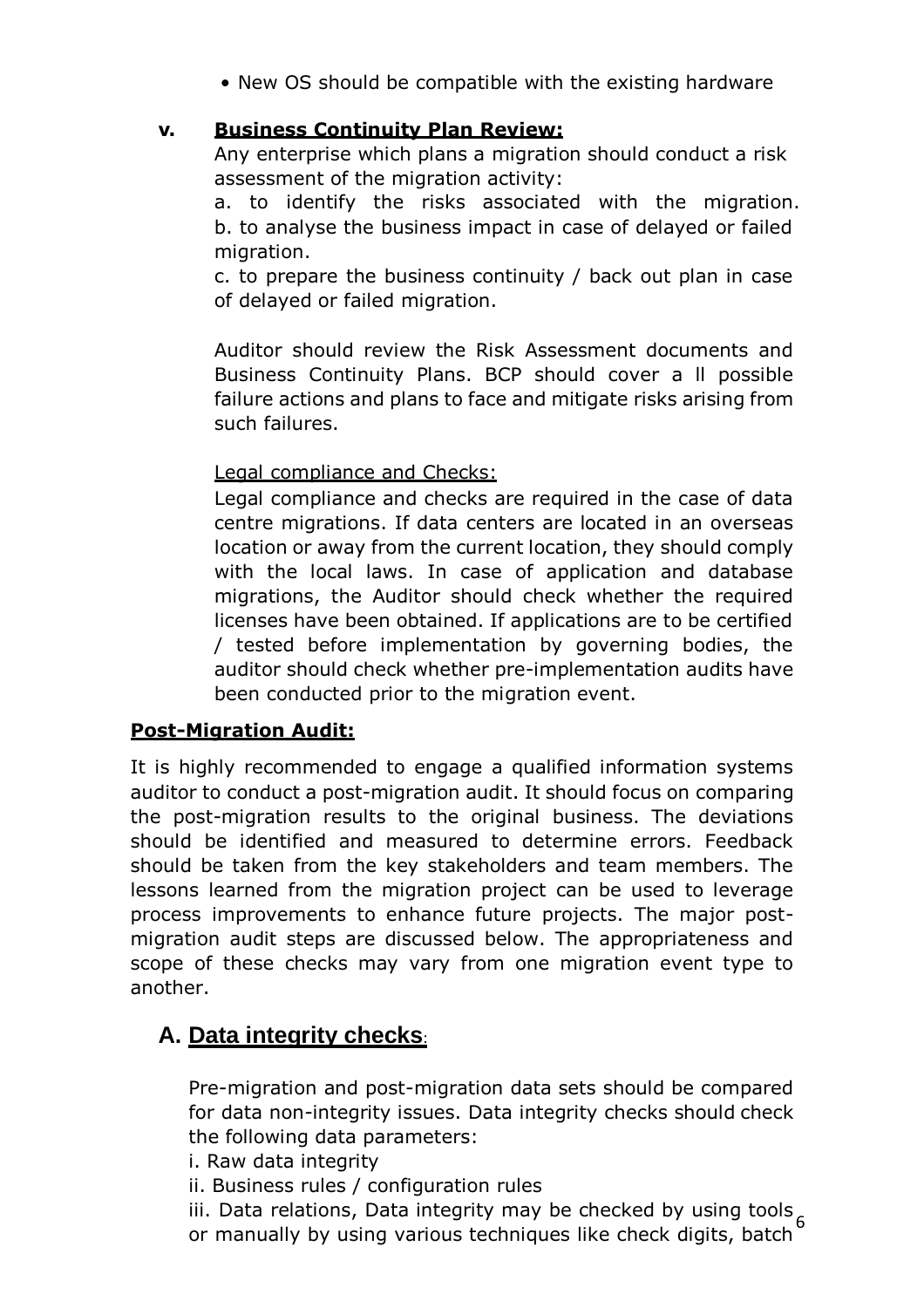input totals, etc.

### **B. Log Analysis for errors and mitigation:**

The Information Systems auditor should review the migration logs from data upload / transfer tools to check for errors in data migration. The logs should be verified for successful completion of the data migration as well as for any error messages like data sets getting corrupted or omitted, etc. Configuration and user setting logs should be extracted and compared with those of the earlier systems / applications. If any errors had been noticed by the migration team, the auditor should ask for the action taken report to find out whether the errors were rectified, and also check the mitigation steps taken to minimize the impact of such errors.

### **C. Performance review:**

Post-migration audit should review the performance of the new environment. The performance of the database, servers, applications, operating system, etc. should be compared with the migration objectives as well as the pre- migration environment. Such an analysis assures the management that the migration objectives have been achieved.

### **Application Migration:**

### **Background:**

In a complex business environment, organizations have to keep up with technological advancements. Businesses are constantly upgrading or moving to new state of the art applications written in latest programming languages. Applications may consist of databases, languages and different systems. A seamless migration into the new application environment calls for effective planning and professional support.

### **Audit Objectives:**

A business enterprise carries out an application migration with the objectives that are mentioned below. The IS auditor should take into account these objectives while carrying out an application migration audit:

- Reduction in overall cost
- Increased agility
- Faster processing
- Increased productivity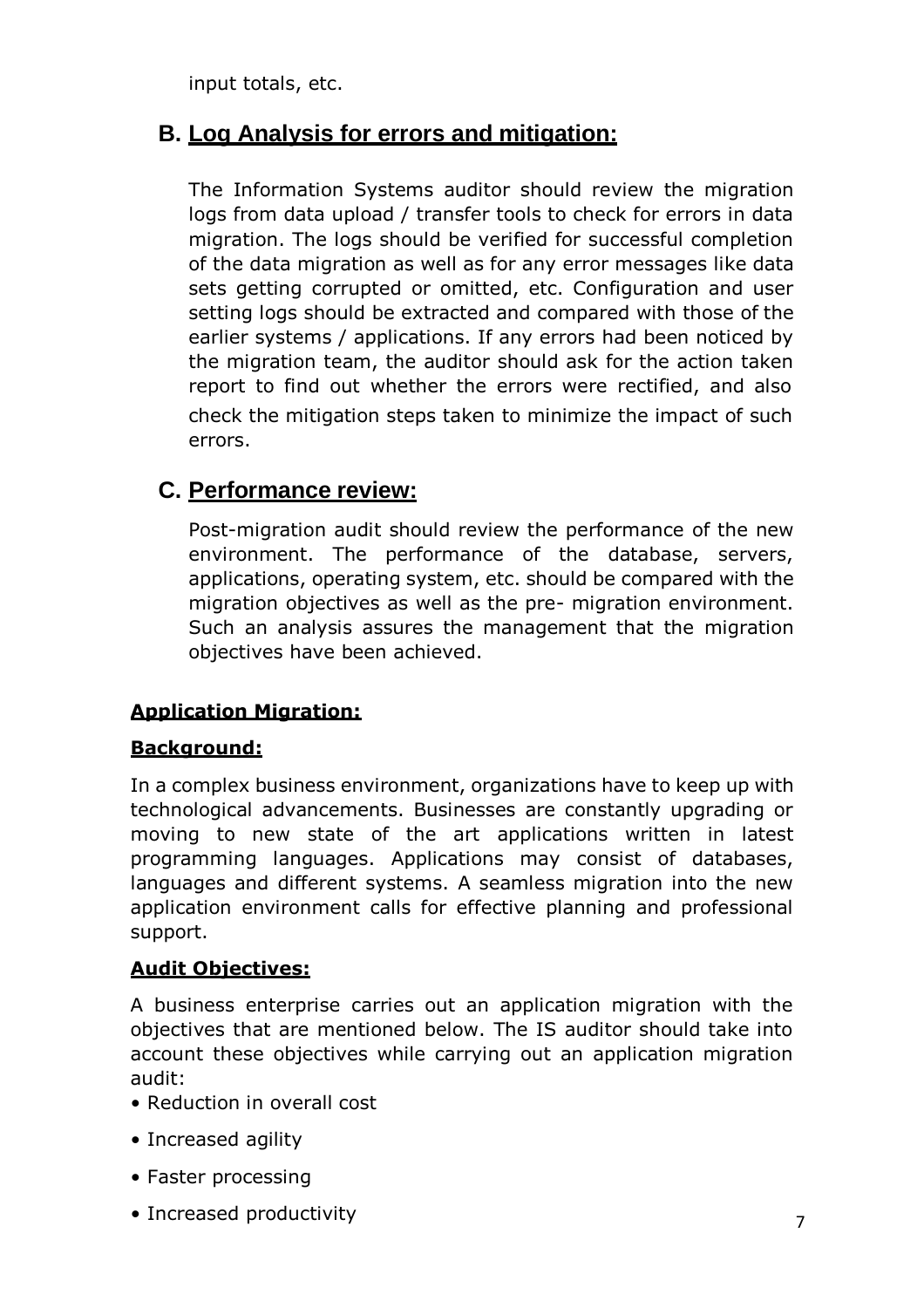- Minimum disruption of business continuity
- Easily adaptable system
- Chance to explore new opportunities
- Increased security

### **Audit Procedure**

The IS auditor should consider the following checks for the pre- and post-migration activities:

- a) Verify whether a case for migration to the new application has been defined and documented with reasons and expected results.
- b) Check whether experts with adequate technical migration knowledge are engaged in the migration activity
- c) Check whether a proper migration plan has been prepared and key migration points have been identified. The plan should also include BCP and DR plans
- d) Check whether the security requirements are met in the new application
- e) Check whether all configurations in the old application have been implemented in the new application
- f) Verify whether backup of all the data in the previous application has been created and tested for restoration
- g) Verify whether the application has been tested and user acceptance has been received before the actual migration event
- h) Check whether the existing hardware is compatible with the new applications, and if not whether suitable procurement plans have been made
- i) Check whether the vendor of the new application has provided the company with adequate user and system documentation
- j) Check whether data integrity checks have been carried out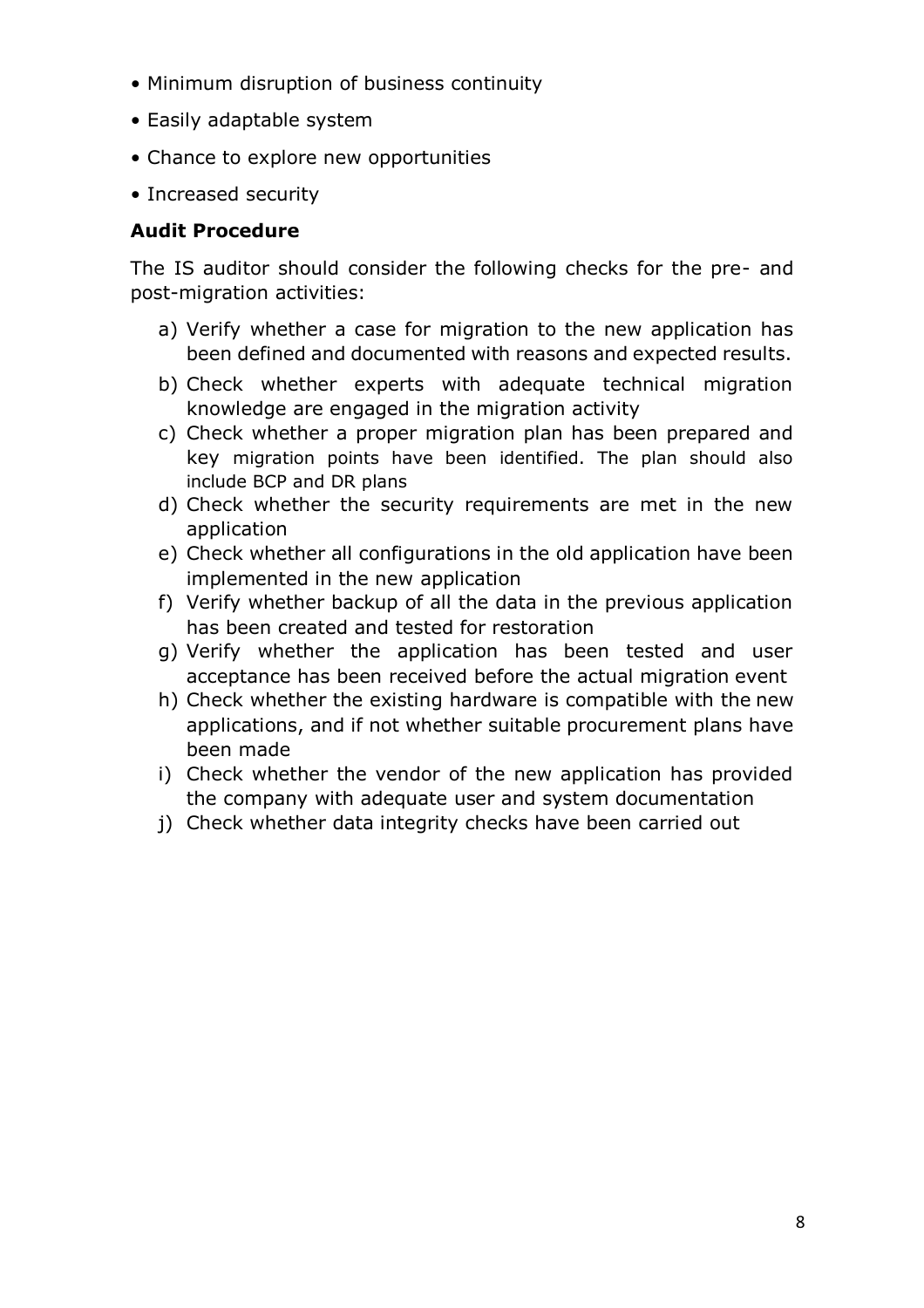### **Bank Branch Level CBS Migration Audit – Sample Checklist**

| SI.<br><b>No</b> | <b>Control Question</b>                                                                                                                                                                                                                                | <b>Auditors</b><br><b>Comments</b> |
|------------------|--------------------------------------------------------------------------------------------------------------------------------------------------------------------------------------------------------------------------------------------------------|------------------------------------|
| 1.               | Verify the balances from the Trial Balance in Branch<br>GL on the date of migration to the Trial Balance<br>from CBS. The balances may be verified at the GL<br>level and adjusted for regroupings as required.                                        |                                    |
| 2.               | Verify Customer Information file (CIF), generation<br>of new account number with old numbers.                                                                                                                                                          |                                    |
|                  | Whether multiple CIF exists for a single customer?                                                                                                                                                                                                     |                                    |
|                  | If so whether cleansing has been done prior to<br>migration?                                                                                                                                                                                           |                                    |
|                  | Whether CIF's have been created for all the joint<br>account holders?                                                                                                                                                                                  |                                    |
|                  | Whether address and all-important data have been<br>input in the system or else kept blank?                                                                                                                                                            |                                    |
| 3.               | Verify the exception reports (errors/integrity error<br>reports) generated during data migration procedure.                                                                                                                                            |                                    |
|                  | Ensure that all the exceptions have been rectified<br>and necessary sign off has been obtained.                                                                                                                                                        |                                    |
| 4.               | Verify whether<br>the<br>pre-migration<br>and<br>post-<br>migration reports (Trial Balances / General Ledger<br>Balances etc,) have been approved / signed off by<br>the Branch Manager and Officer, along with the<br>personnel from conversion team. |                                    |
|                  | Whether these Conversion Reports are preserved<br>after authentication as a permanent record for<br>future reference?                                                                                                                                  |                                    |
| 5.               | Select a few balances for all products in CBS (the<br>sample for which audit is being conducted may be<br>used for testing the migration also) and verify the<br>closing balance in the earlier                                                        |                                    |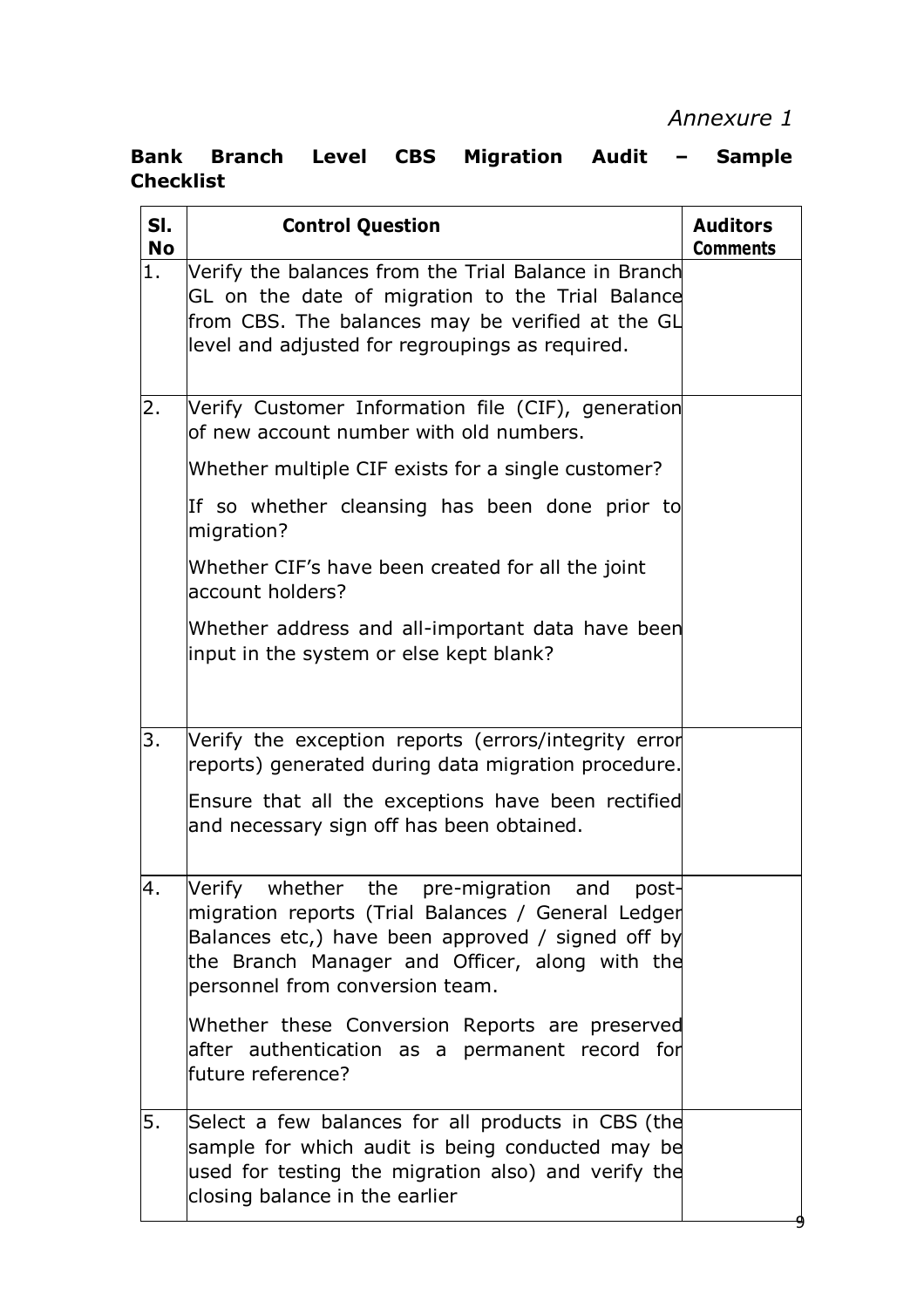|     | system and ensure that the same has been<br>carried forward to CBS.                                                                                                                                            |  |
|-----|----------------------------------------------------------------------------------------------------------------------------------------------------------------------------------------------------------------|--|
| 6.  | Verify that the break up between principal and<br>interest and the fields like term deposit and<br>category has been correctly retained.                                                                       |  |
|     | In respect of sample selected, ensure that the<br>date of last date of interest credit / accrual has<br>been correctly entered in CBS, and confirm the<br>same by manually computing interest for the<br>same. |  |
| 7.  | Verify for carryover of individual festival advance<br>/ suspense debtors(staff accounts)etc.,                                                                                                                 |  |
| 8.  | Verify for the carryover of locker caution deposit<br>of all the lockers account wise.                                                                                                                         |  |
|     | Check whether Reconciliation is in place for the<br>account.                                                                                                                                                   |  |
| 9.  | Whether outstanding OBC's are carried over to<br>CBS system.                                                                                                                                                   |  |
| 10. | Verify 'Pay orders payable account' of all the<br>outstanding pay orders have been carried over to<br>the new system.                                                                                          |  |
|     | Whether the Pay Orders Payable account has<br>been reconciled on the day of conversion?                                                                                                                        |  |
|     | If No, whether the A/C is now balanced?                                                                                                                                                                        |  |
|     | What are the plans of the branch / data center for<br>this account into an automatic reconciliation type,<br>to facilitating control on open entries?                                                          |  |
|     | Also verify whether the Pay Orders Payable<br>reconciliation, are done monthly after post<br>conversion.                                                                                                       |  |
| 11. | Verify carryover of Standing Instructions                                                                                                                                                                      |  |
| 12. | Verify whether Stop payment Instructions for SB,<br>Current, CCOD accounts have been migrated to<br>the new CBS                                                                                                |  |
| 13. | Whether Interest rates for Deposit Accounts /<br>Loan Accounts have been verified?                                                                                                                             |  |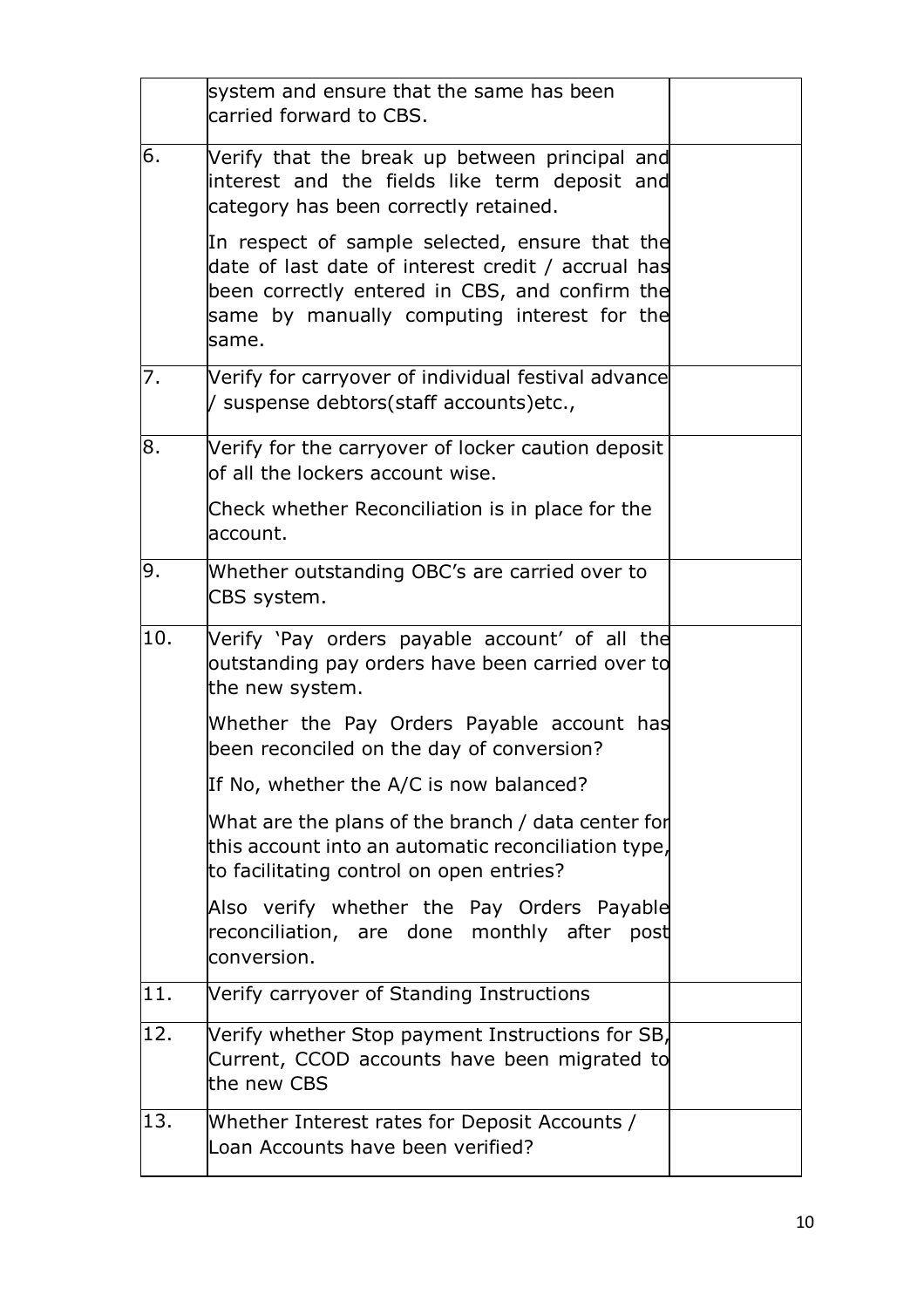| 14. | Whether cheque books issued to the account<br>holders are carried over to the system?                                                                                                   |  |
|-----|-----------------------------------------------------------------------------------------------------------------------------------------------------------------------------------------|--|
|     | Also check for Cheque Book records maintained<br>by the Branch prior to conversion.                                                                                                     |  |
| 15. | Whether the entire Backup of Database upto the<br>data of conversion is taken?                                                                                                          |  |
| 16. | Whether a certificate is available at the Branch for<br>having checked and authenticated all the Account<br>balances under each Head of Account.                                        |  |
| 17. | Whether stop payment instructions for Drafts<br>have been carried over to new system accurately.                                                                                        |  |
| 18. | Whether special notes with regard to Lien,<br>Deceased A/c, Stop Payment of cheques,<br>attachment order, Garnishee order etc., have<br>been carried over accurately in the new system. |  |
| 19. | Have signatures been scanned for<br>all SB,<br><b>CDCC</b> accounts?                                                                                                                    |  |
|     | Report the number of accounts for which<br>signature has not been scanned.                                                                                                              |  |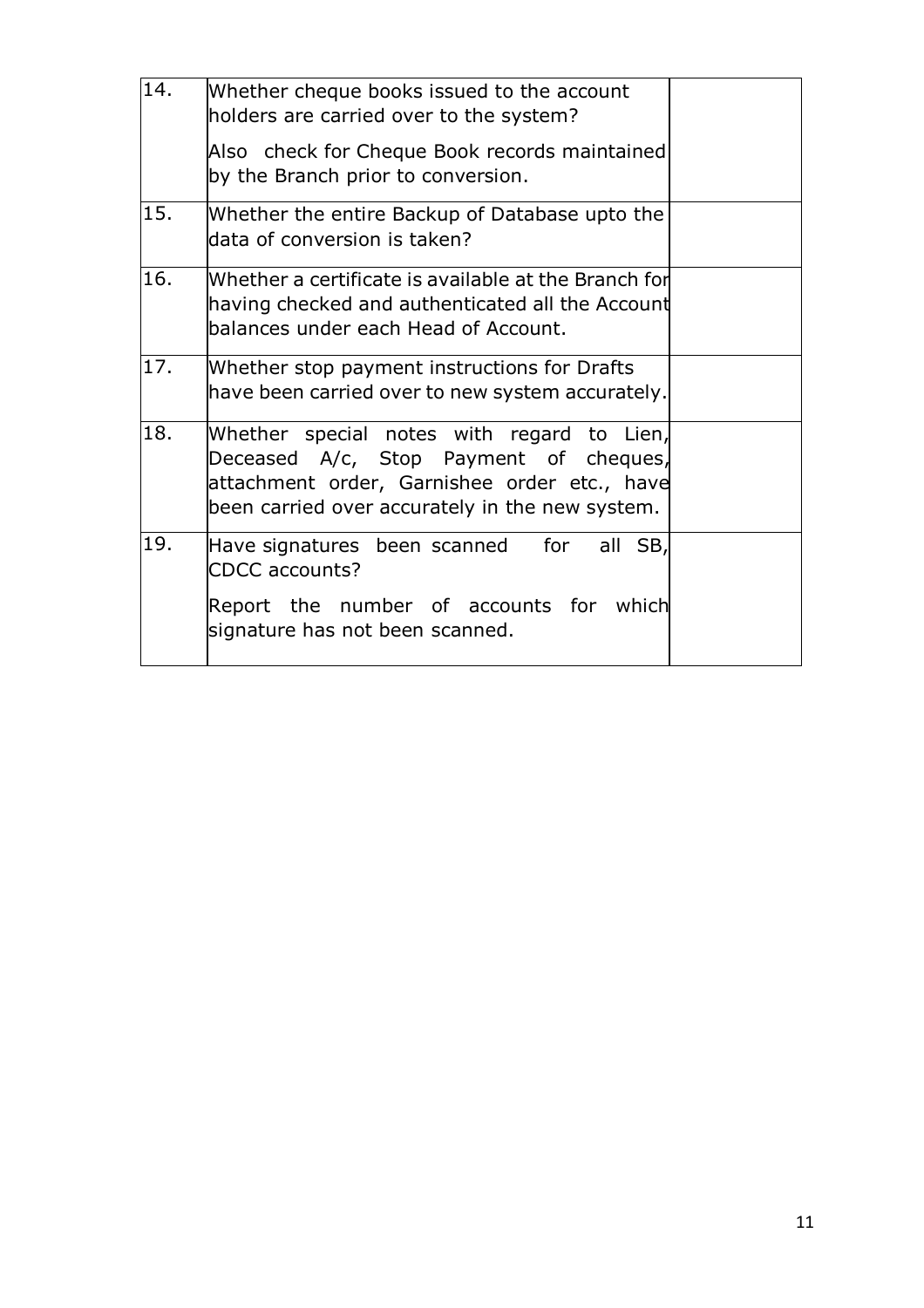|  | Database Migration Audit - Sample Checklist |  |  |  |
|--|---------------------------------------------|--|--|--|
|--|---------------------------------------------|--|--|--|

| SI.No | <b>Control Question</b>                                                                                     | <b>Auditors</b><br><b>Comments</b> |  |  |
|-------|-------------------------------------------------------------------------------------------------------------|------------------------------------|--|--|
| А.    | <b>Pre-Migration Activities</b>                                                                             |                                    |  |  |
| 1.    | Whether appropriate data migration<br>technology has been considered and<br>frozen?                         |                                    |  |  |
| 2.    | Has the time frame for the data migration<br>been arrived at?                                               |                                    |  |  |
| 3.    | Is the migration team adequately staffed and<br>have appropriate experience in migration?                   |                                    |  |  |
| 4.    | Have the roles and responsibilities of the<br>migration team members been defined?                          |                                    |  |  |
| 5.    | Has a risk assessment or business impact<br>analysis of the data migration project been                     |                                    |  |  |
|       | done?                                                                                                       |                                    |  |  |
| 6.    | Is there a detailed data migration plan in<br>place?                                                        |                                    |  |  |
| 7.    | Does the data migration plan incorporate back<br>out or BCP plan?                                           |                                    |  |  |
| 8.    | If any third party vendors are involved in the<br>data migration, have they been adequately                 |                                    |  |  |
|       | briefed about the migration activity?                                                                       |                                    |  |  |
| 9.    | Whether data mapping has been done<br>between the source and target data?                                   |                                    |  |  |
| 10.   | Have data migration tools been identified and<br>tested?                                                    |                                    |  |  |
| 11.   | Is there a data quality specification?document<br>to which the final migration results should<br>adhere to? |                                    |  |  |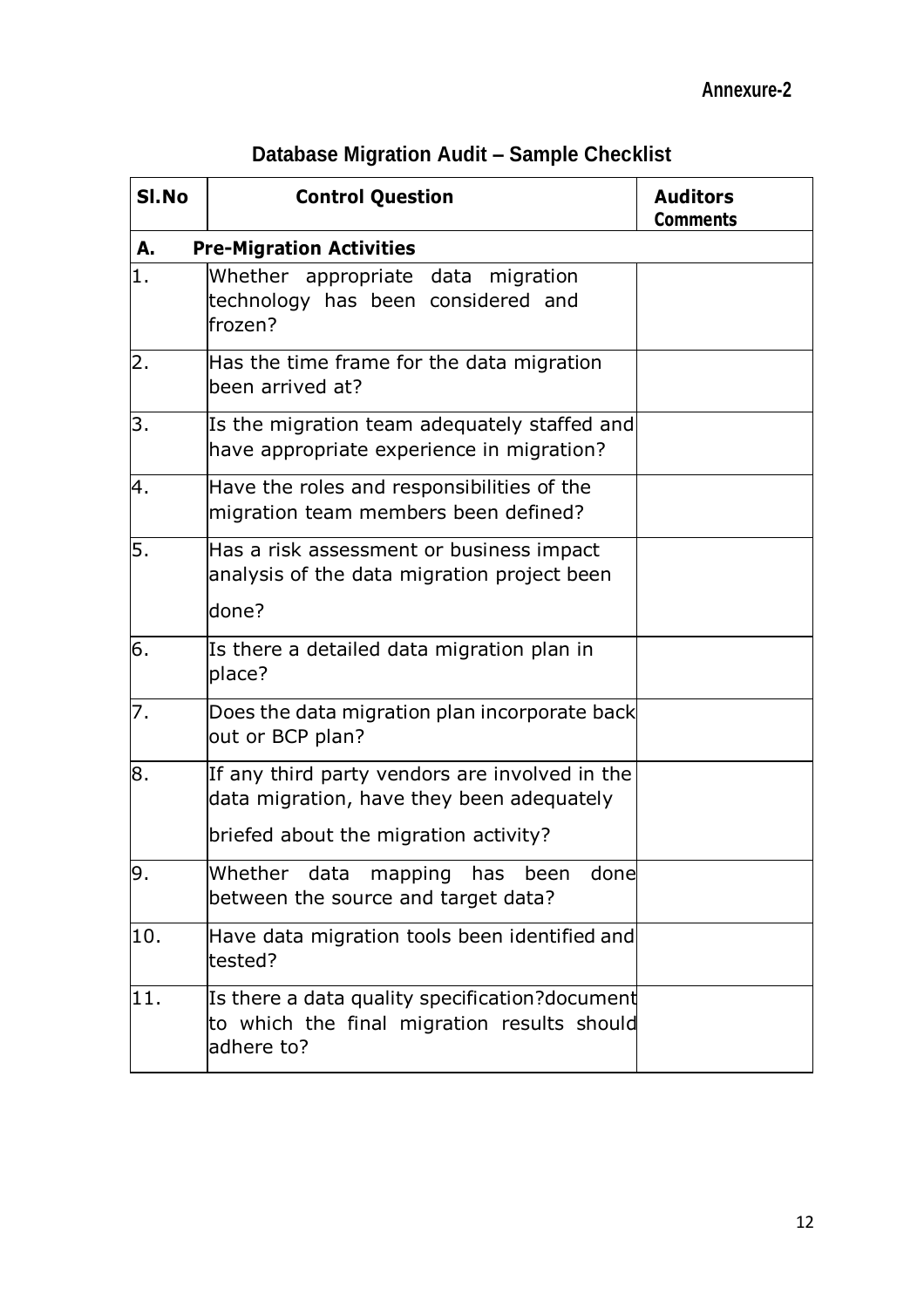| 12. | Have service level agreements been defined<br>for the migration team members as well as for<br>third party vendors?                  |  |
|-----|--------------------------------------------------------------------------------------------------------------------------------------|--|
| 13. | Has the migration been tested in a test<br>environment before the actual migration?<br>Have the results of such tests been recorded? |  |
| 14. | Have appropriate data validation techniques<br>been identified?                                                                      |  |
| 15. | Is there a proper plan to decommission the<br>legacy data and legacy hardware?                                                       |  |
| В.  | <b>Post Migration Activities</b>                                                                                                     |  |
| 16. | Has the change management procedure of the<br>organization been followed for the data<br>migration?                                  |  |
| 17. | Have logs of the migration activity been<br>captured and analysed for errors?                                                        |  |
|     | If any errors were found, has an action taken<br>report been prepared?                                                               |  |
| 18. | Has the performance of the new database<br>clocked<br>and<br>been<br>compared<br>with<br>the<br>migration objectives?                |  |
| 19. | Are there signoffs from the business teams for<br>successful migration and decommissioning of<br>the legacy data                     |  |
| 20. | Check whether the database<br>security<br>parameters of the legacy system<br>been<br>transported to the new database.                |  |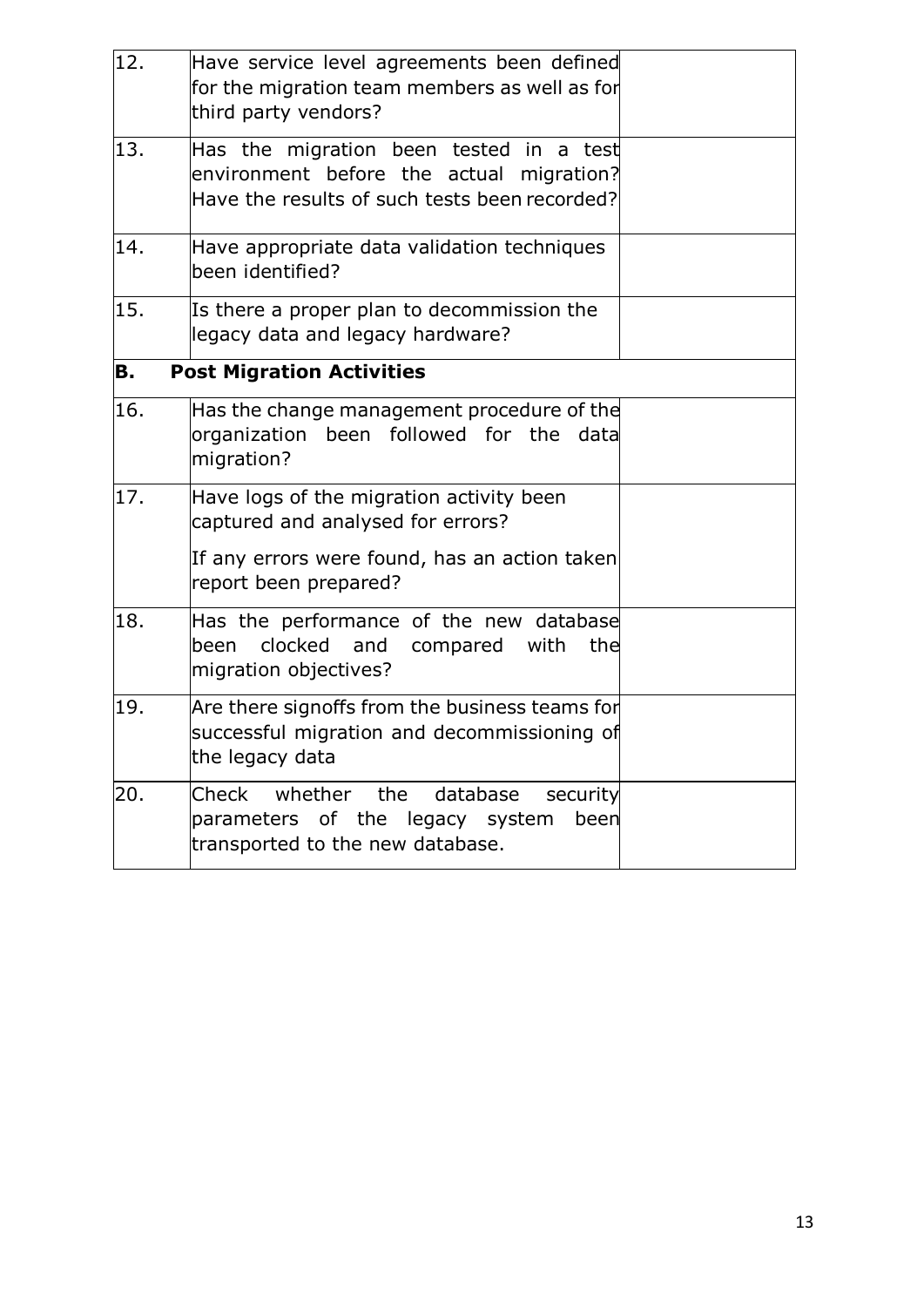#### **BID FORM (Technical)**

#### **(To be included in Technical Proposal Envelope)** Date:

The District Co-operative Central Bank Ltd. Vizianagaram 1ST FLOOR, 18-2-9, KASPA, Raja Bazar, Vizianagaram, Andhra Pradesh, 535002. [Email:ceo\\_vzm@apcob.org.](mailto:dos@apcob.org)

Sir,

#### **Proposal for Appointment of Auditors for conducting**

**"Migration Audit of CBS Intellect Design Arena (IDA) to B@NCS 24 (M/s TCS) of the Bank"**

Having examined the RFP Document, we, the undersigned, offer our Auditing Services for

in conformity with the requirements mentioned in said RFP documents.

We undertake, if our bid/ Proposal is accepted, to carry out the work as per the scope of work, deliverables and in accordance with the time frames specified in the RFP document as well as on the payment terms mentioned therein.

We confirm that the information submitted by us in our Bid/Proposal is true and correct. We agree to abide by the Bid/ Proposal and the fees quoted therein.

We hereby acknowledge and unconditionally accept that may on its absolute discretion apply whatever criteria deemed appropriate in short listing and selection of the auditors.

We declare that we have not made any alterations/changes whatsoever in the RFP document which is given by the Bank and we are fully aware that in the event of any change, the RFP document maintained at the Bank will be treated as authentic and binding and the Bid Proposal submitted by us will be liable to be rejected by the Bank in the event of any alteration made in the RFP document.

We undertake that, in competing for (and, if the award is made to us, in executing) the above contract, we will strictly observe the laws against fraud and corruption in force in India namely "Prevention of Corruption Act 1988".

We understand that you are not bound to accept the lowest, or any other Proposal, you may receive. Dated \_\_\_\_\_\_day of 2022

(signature)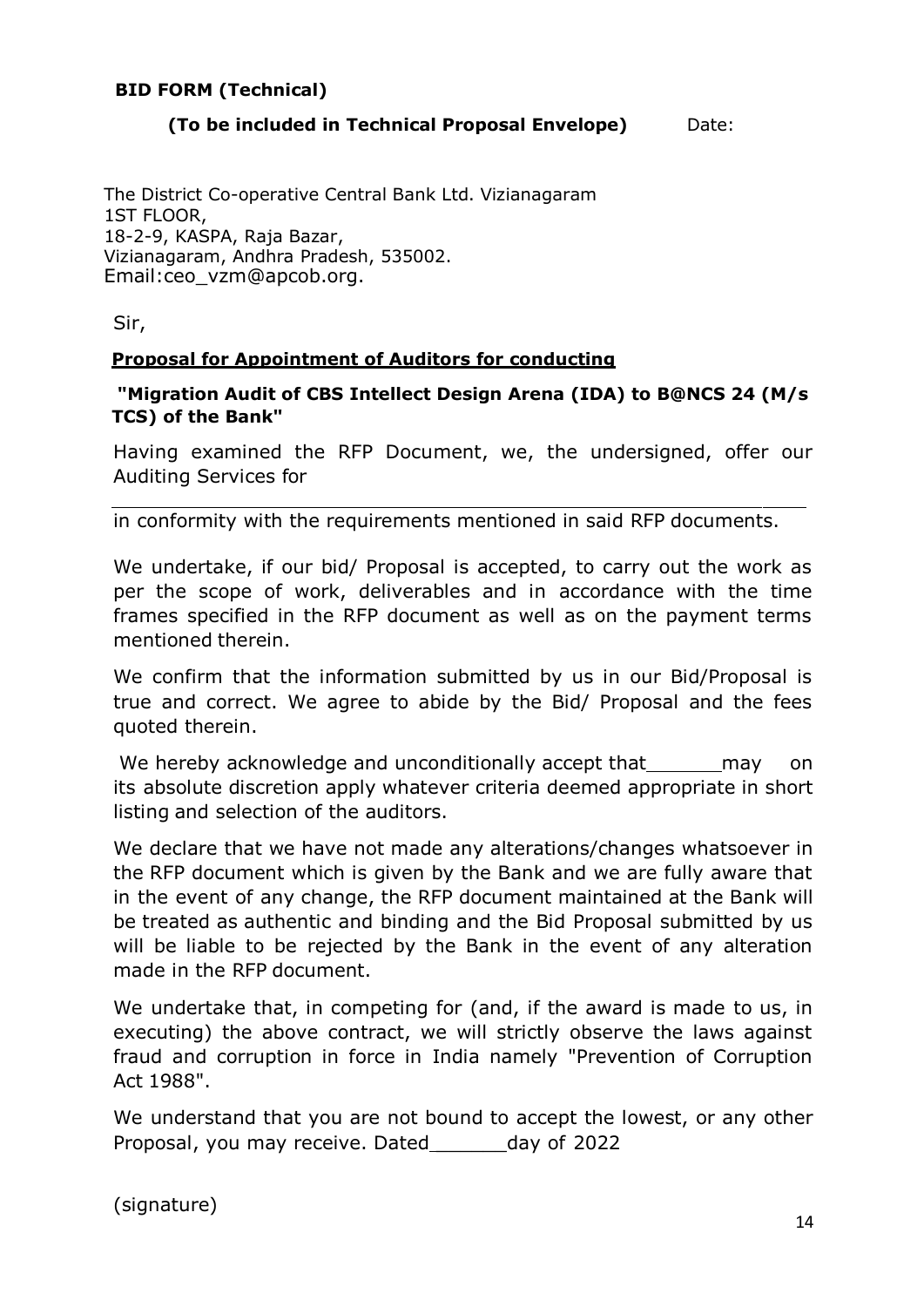(in the capacity of) Duly authorized to sign Proposal for and on behalf of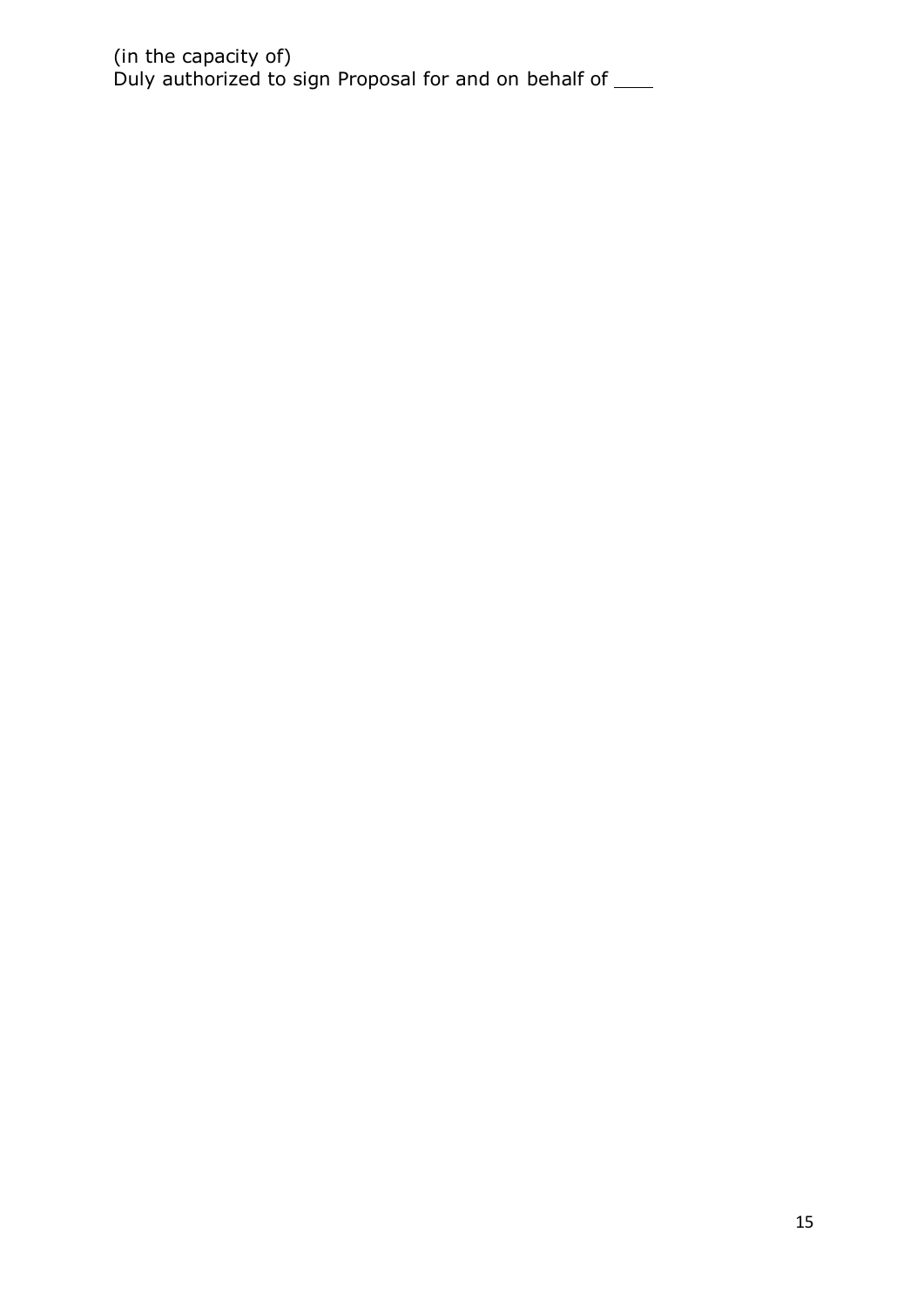### **Format 6.2**

### **BID FORM (Price)**

### **(To be included in Price Proposal Envelope)**

Date:

To,

The Chief Executive Officer,

The District Co-operative Central Bank Ltd. Vizianagaram 1ST FLOOR, 18-2-9, KASPA, Raja Bazar, Vizianagaram, Andhra Pradesh, 535002. [Email:ceo\\_vzm@apcob.org](mailto:dos@apcob.org)

Dear Sir,

### **Proposal for Appointment of Auditors for conducting**

#### **"Migration Audit of CBS Intellect Design Arena (IDA) to B@NCS 24 (M/s TCS) of the Bank"**

Having examined the Bidding Documents, the receipt of which is hereby duly acknowledged, we, the undersigned, offer to provide auditing services in conformity with the said Bidding documents for the sum of

………………………………………………….. (Total Proposal amount in words and figures) taxes extra or such other sums as may be ascertained in accordance with the Schedule of Prices attached herewith and made part of this Proposal.

We undertake, if our Proposal is accepted, to deliver, install and commission the system, in accordance with the delivery schedule specified in the Schedule of Requirements.

### **We agree to abide by the Proposal and the rates quoted therein for the orders awarded by the Bank.**

Until a formal contract is prepared and executed, this Proposal, together with your written acceptance thereof and your notification of award, shall constitute a binding Contract between us.

We undertake that, in competing for (and, if the award is made to us, in executing) the above contract, we will strictly observe the laws against fraud and corruption in force in lndia namely "Prevention of Corruption Act 1988".

We understand that you are not bound to accept the lowest or any Proposal you may receive. Dated \_\_\_\_\_\_\_\_\_\_\_\_\_day of 2022.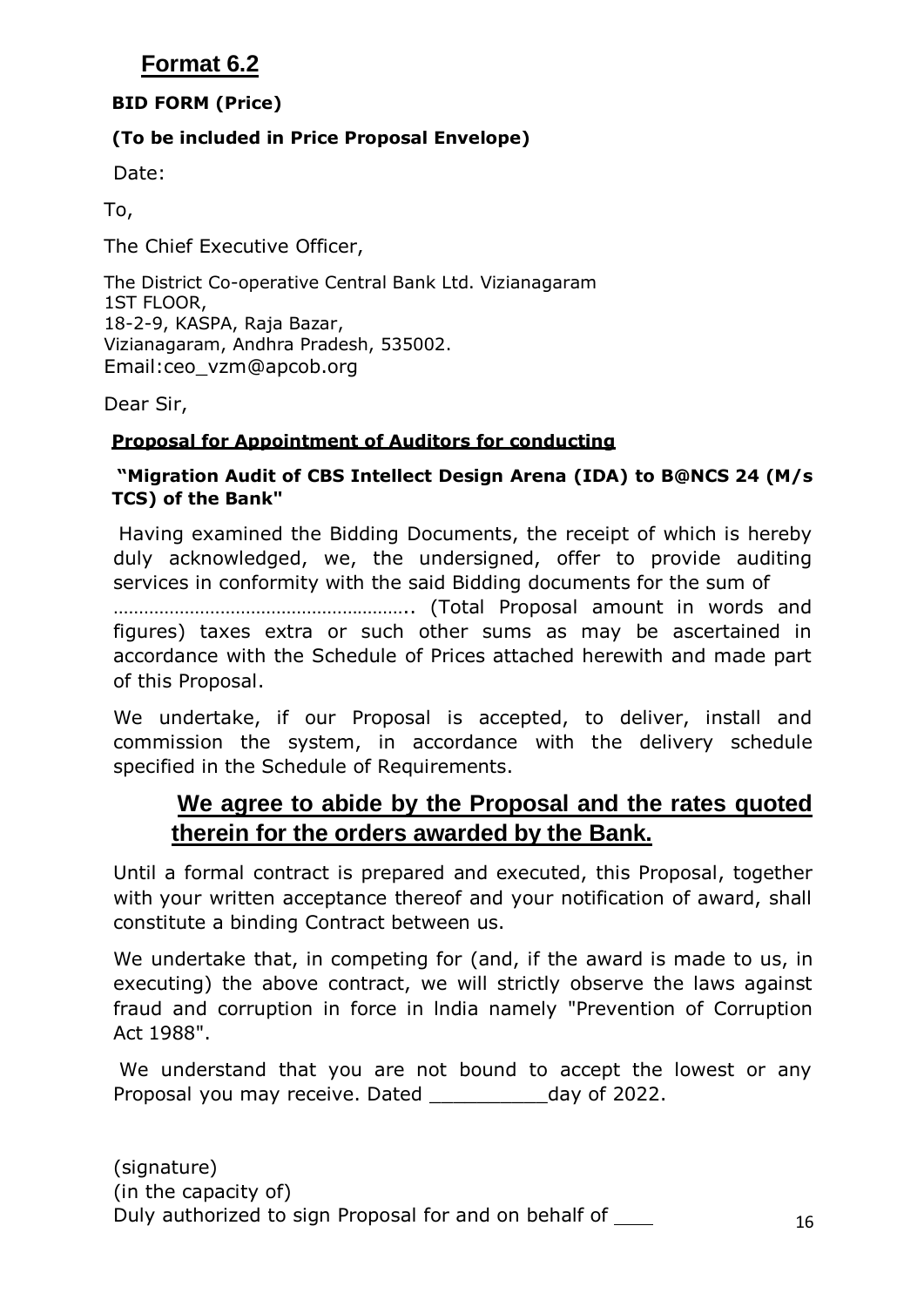### **Format 6.3**

#### **BID FORM (Price)**

#### **NON-DISCLOSURE AGREEMENT**

WHEREAS, we, having registered Office at hereinafter referred to as the COMPANY, are agreeable to offer Auditing Services as required to bunder their being its registered office at The District Co-operative Central Bank Ltd. Vizianagaram

The District Co-operative Central Bank Ltd. Vizianagaram 1ST FLOOR, 18-2-9, KASPA, Raja Bazar, Vizianagaram, Andhra Pradesh, 535002. hereinafter referred to as the BANK, and

WHEREAS, the COMPANY understands that the information regarding the Bank's RFP of "Migration Audit of Omni Version 3.0 to TCS B@NCS 24 of the Bank", and

WHEREAS, the COMPANY understands that in the course of submission of the offer for the said Services and/or in the aftermath thereof, it may be necessary that the COMPANY may perform certain jobs/duties on the Bank's 'properties and/or have access to certain systems, plans, documents, approvals or information of the BANK.

NOW THEREFORE, in consideration of the foregoing, the COMPANY agrees to all of the following conditions, in order to induce the BANK to grant the COMPANY specific access to the BANK's property/ information

The COMPANY will not publish or disclose to others, nor, use in any services that the COMPANY performs for others, any confidential or proprietary information belonging to the BANK, unless the COMPANY has first obtained the BANK's written Authorization to do so;

The COMPANY agrees that notes, specifications, designs, memoranda, SYSTEMS AND TOOLS and/or any other data shared by the BANK or, prepared or produced by the COMPANY for the purpose of submitting the offer to the BANK or for the performance of the said Contract/Services, will not be disclosed to during or subsequent to submission/execution of the offer to the BANK, to anyone outside the BANK.

The COMPANY shall not, without the BANK's written consent, disclose any specification, plan, pattern, details of systems, design, sample or information (to be) furnished by or on behalf of the BANK or made privy/available to the COMPANY in connection with this assignment, to any person(s) other than those employed/engaged by the COMPANY for the purpose of submitting the offer to the BANK and/or for the performance of the Contract in the aftermath. Disclosure to any employed/engaged person(s) shall be made in confidence and shall extend only so far as necessary for the purposes of such performance.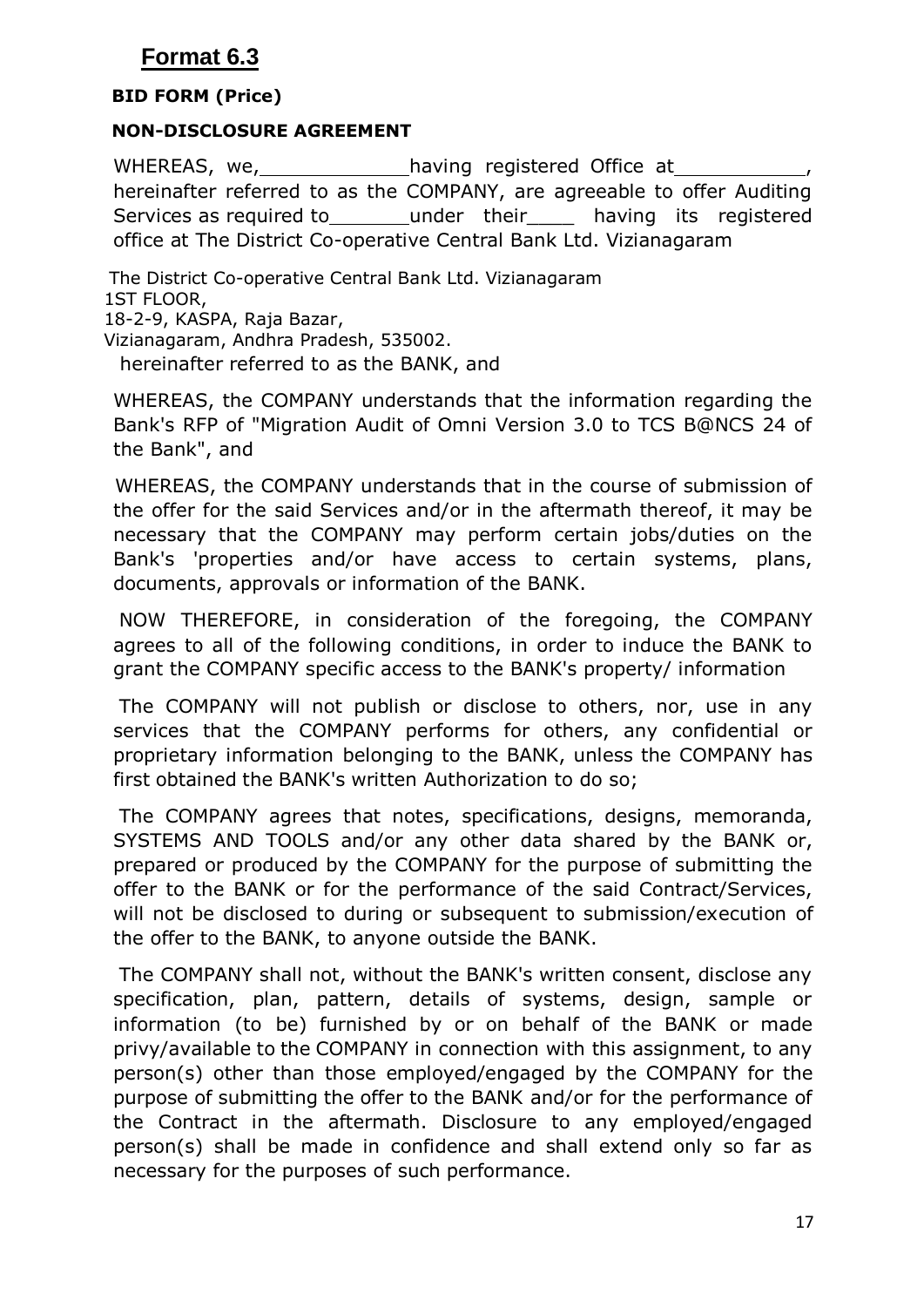Authorised Signatory

Name: Designation: